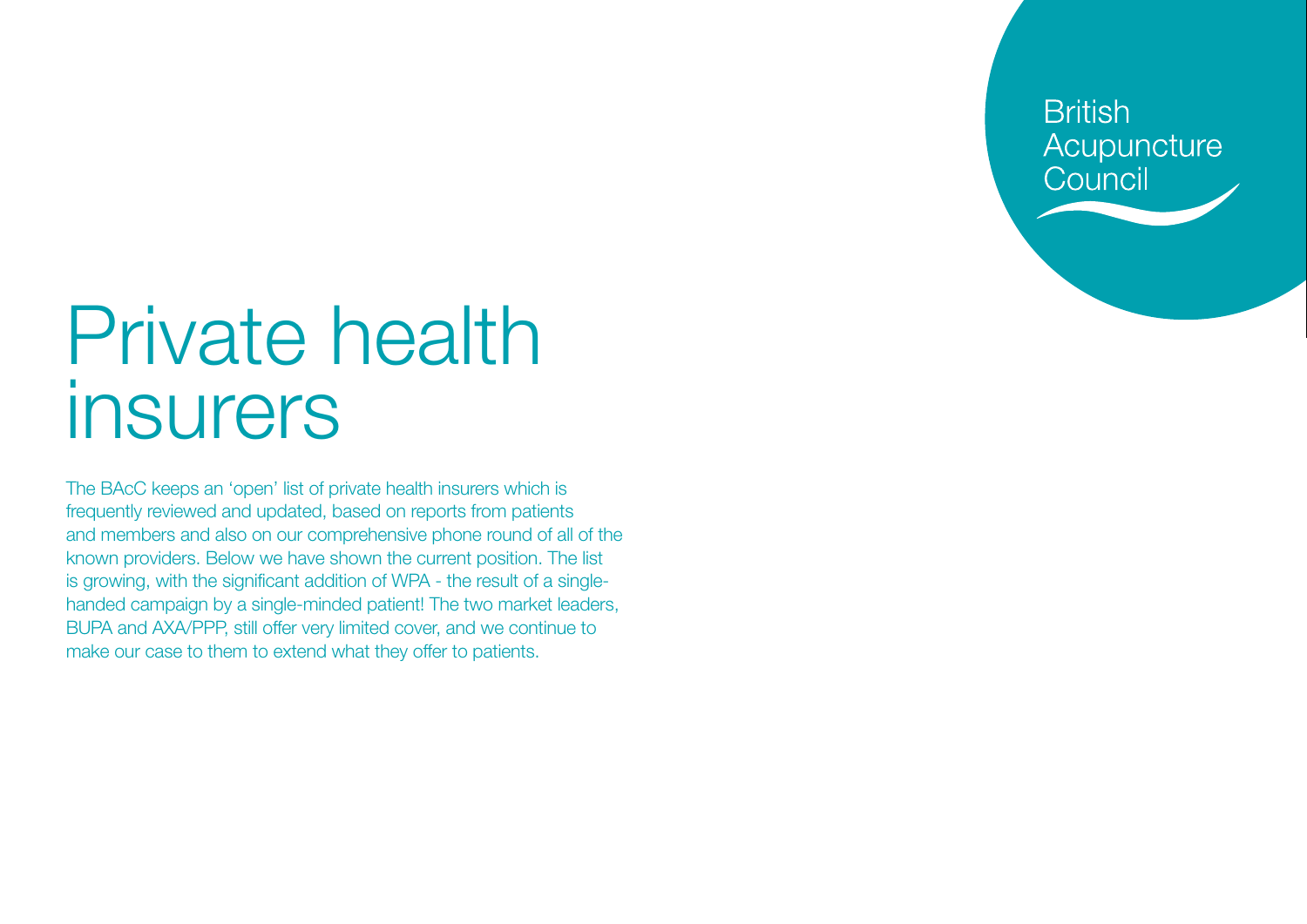| Company                                                                | Website                    | <b>Contact number</b>                                     | <b>Cover for</b><br>acupuncture<br>treatment? | <b>Policies</b>                                                  | <b>Conditions/criteria</b>                                                                                                                                                                                                                                                                                                                                                                                                                                                                                                                                                                                                                                         |
|------------------------------------------------------------------------|----------------------------|-----------------------------------------------------------|-----------------------------------------------|------------------------------------------------------------------|--------------------------------------------------------------------------------------------------------------------------------------------------------------------------------------------------------------------------------------------------------------------------------------------------------------------------------------------------------------------------------------------------------------------------------------------------------------------------------------------------------------------------------------------------------------------------------------------------------------------------------------------------------------------|
| Aviva<br><b>Healthcare</b>                                             | www.aviva.co.uk            | 0800 051 1524                                             | Yes                                           | Some policies                                                    | GP referral or specialist referred only<br>each acupuncturist has to register<br>individually<br>deal with queries on case-by-case basis<br>application form for registration<br>available as pdf from<br>http://www.aviva.co.uk/health/practitione<br>r-zone.html -                                                                                                                                                                                                                                                                                                                                                                                               |
| <b>AXA PPP</b>                                                         | www.axappphealthcare.co.uk | 0800 783 1279<br>01892 772216 - specialist<br>recognition | Yes                                           | All policies (under<br>complementary<br>medicine)                | GP referral or specialist referred only<br>$\bullet$<br><b>BMAS only</b>                                                                                                                                                                                                                                                                                                                                                                                                                                                                                                                                                                                           |
| <b>Benenden</b><br><b>Healthcare</b><br><b>Society</b>                 | www.benenden.org.uk        | 0845 052 5733                                             | Yes                                           | Health cash plan<br>only                                         | self-referral ok<br>$\bullet$<br>each claim analysed on an individual<br>basis and if practitioner holds a relevant<br>qualification, they would pay the claim<br>and on a case-by-case basis                                                                                                                                                                                                                                                                                                                                                                                                                                                                      |
| <b>Birmingham</b><br><b>Hospital</b><br><b>Saturday</b><br><b>Fund</b> | www.bhsf.co.uk             | 0800 622552                                               | Yes                                           | 3/4 of all policies                                              | self-referral<br>BMAS and BAcC members only                                                                                                                                                                                                                                                                                                                                                                                                                                                                                                                                                                                                                        |
| <b>Bupa</b>                                                            | www.bupa.co.uk             | 0800 600500/0845 600 5422 -<br>provider management        | Yes                                           | Discretionary<br>benefit on some<br>policies: policy<br>specific | no cover for pre-existing conditions<br>no cover for long-term and/or chronic<br>conditions - acute flare-ups only<br>must be a registered medical<br>practitioner; hold BMAS certificate of<br>accreditation; have been in continuous<br>substantial practice; up to date with<br>CPD; complete application form<br>Bupa provides recognition for providers<br>who are fully insured members<br>(qualified medical acupuncturists) on<br>their insurance policies. However, there<br>are cash plans which may cover for<br>acupuncture by providers who do not<br>have full recognition by BUPA, eg<br>health addictions cash plan accepts<br><b>BAcC</b> members |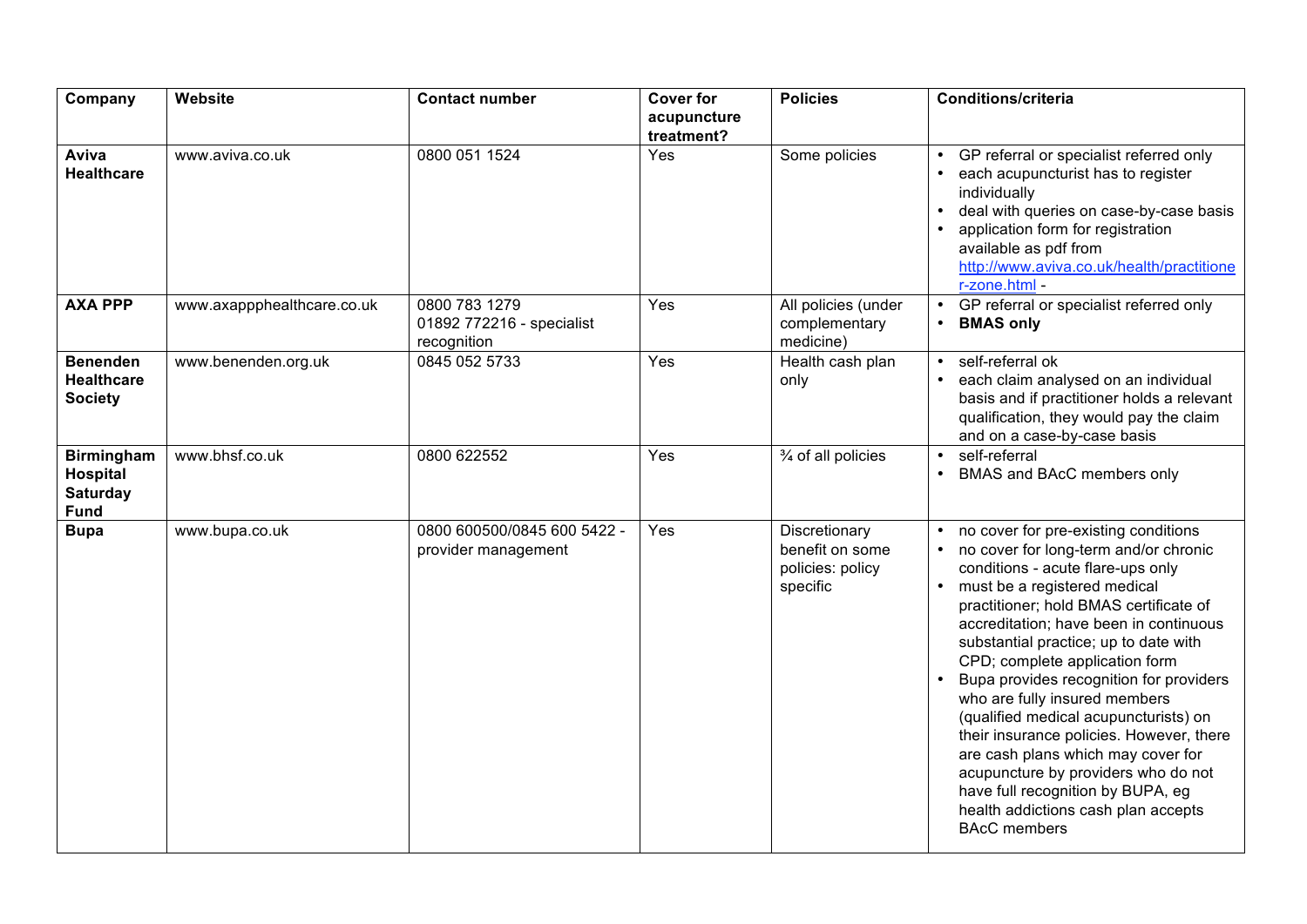| $\mathsf{cs}$<br><b>Healthcare</b>                 | www.cshealthcare.co.uk        | 0800 917 4325 | Yes | Some policies,<br>depending on<br>module chosen<br>(therapy and care) | GP referral or specialist referred only<br><b>BAcC or AACP members</b>                                                                                                                            |
|----------------------------------------------------|-------------------------------|---------------|-----|-----------------------------------------------------------------------|---------------------------------------------------------------------------------------------------------------------------------------------------------------------------------------------------|
| <b>Engage</b><br><b>Mutual</b><br><b>Assurance</b> | www.engagemutual.com          | 0800 169 4321 | Yes | Health cash plan                                                      | GP referral only<br>$\bullet$<br>each claim analysed on an individual<br>basis and if practitioner holds a relevant<br>qualification, they would pay the claim<br>on a case-by-case basis         |
| <b>Exeter</b><br>Family<br><b>Friendly</b>         | www.secure.exeterfamily.co.uk | 0300 123 3200 | Yes | Four out of five<br>policies                                          | GP referral or specialist referred only -<br>no self-referral<br>practitioner has to register - form<br>available on website - and they check<br>qualifications<br>no list of providers available |
| General &<br><b>Medical</b><br><b>Healthcare</b>   | www.generalandmedical.com     | 0800 970 9442 | Yes | All policies, but<br>limited benefit                                  | GP referral or specialist referred only<br>must be accredited by a governing body<br>but no list of providers available                                                                           |
| Groupama<br><b>Healthcare</b>                      | www.groupamahealthcare.co.uk  | 0333 633 9001 | Yes | All policies                                                          | GP referral only<br>must be BAcC member                                                                                                                                                           |
| <b>Healthshield</b>                                | www.healthshield.co.uk        | 01270 588555  | Yes | All                                                                   | self- or GP referral<br>BAcC, BMAS or ATCM                                                                                                                                                        |
| <b>HSF</b>                                         | www.hsf.co.uk                 | 020 7202 1380 | Yes | All                                                                   | no referral required<br>BAcC member or TCM practitioner<br>no requirement to belong to any<br>particular association but practitioner<br>must send copy of qualification with<br>receipt          |
| <b>Medicash</b>                                    | www.medicash.org              | 0800 011 2222 | Yes | All                                                                   | self-referral ok<br>practitioner must be registered with<br>professional body such as BAcC, AACP<br>and BMAS, ie qualified and insured                                                            |
| <b>National</b><br><b>Friendly</b>                 | www.nationalfriendly.co.uk    | 0800 195 9246 | Yes | All policies                                                          | GP referral or specialist referred only<br>BAcC members accepted<br>no list of providers available                                                                                                |
| <b>PHSA</b>                                        | www.phsa.org.uk               | 01234 267371  | Yes | Healthcare cash<br>policy only                                        | GP referral or specialist referred only<br>BMAS or BAcC members only                                                                                                                              |
| <b>Pru Health</b>                                  | www.pruhealth.co.uk           | 0845 602 3461 | Yes | Some policies                                                         | GP referral or specialist referred only<br>$\bullet$<br>BAcC, AACP or BMAS members                                                                                                                |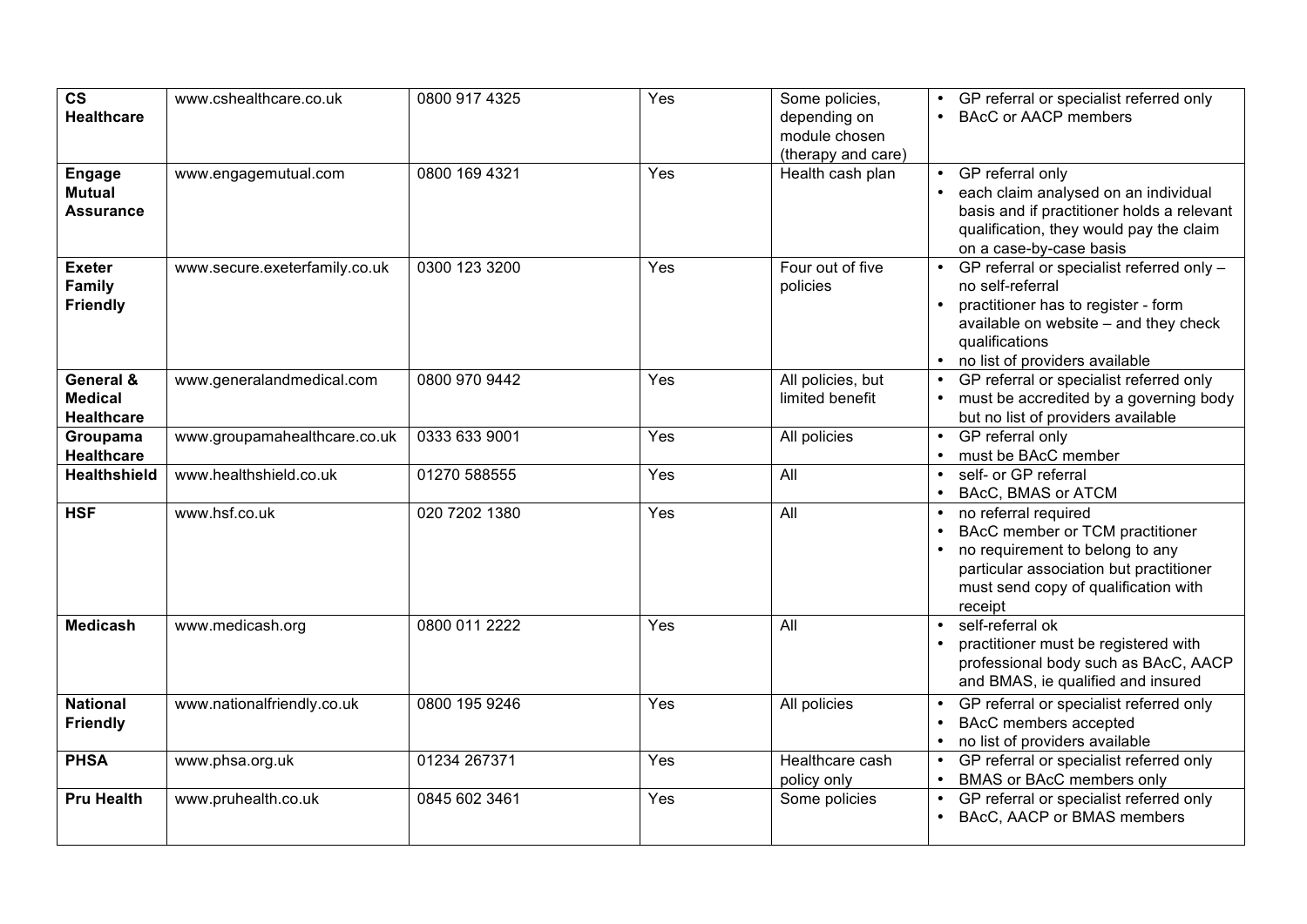| <b>Simply</b><br><b>Health</b><br>(includes<br>BCWA,<br><b>Leeds</b><br><b>Hospital</b><br><b>Fund and</b><br>Medisure) | www.simplyhealth.co.uk      | 0800 294 7302<br>0800 854929<br>providerservices@<br>simplyhealth.co.uk | Yes, but<br>depends on<br>policy | Depends on policy -<br>too many to list                                     | GP referral only<br>$\bullet$<br>AACP, BAcC, ATCM and BMAS only<br>$\bullet$                                                                                           |
|-------------------------------------------------------------------------------------------------------------------------|-----------------------------|-------------------------------------------------------------------------|----------------------------------|-----------------------------------------------------------------------------|------------------------------------------------------------------------------------------------------------------------------------------------------------------------|
| Westfield                                                                                                               | www.westfieldhealth.com     | 0845 605 6531                                                           | Yes                              | Most policies                                                               | GP referral only<br>$\bullet$<br>BAcC or BMAS members only<br>$\bullet$                                                                                                |
| <b>WHA</b>                                                                                                              | www.whahealthcare.co.uk     | 0292 048 5461                                                           | Yes                              | All policies                                                                | self-referral but for medical conditions<br>$\bullet$<br>only<br>no cover for pre-existing conditions<br>practitioners must have proper<br>qualification and insurance |
| <b>WHCA</b>                                                                                                             | http://www.whcaorchard.com/ | 01905 729090                                                            | Yes                              | All policies -<br><b>Orchard Healthcare</b><br>Plan                         | self-referral<br>$\bullet$<br>treatment administered by 'a qualified<br>person registered with an organisation<br>recognised by WHCA'                                  |
| <b>WPA</b>                                                                                                              | www.wpa.org.uk              | 0800 298 9588                                                           | Yes                              | Acupuncture<br>allowed on most<br>policies<br>(therapy benefit<br>optional) | GP referrals only<br>$\bullet$<br>no cover for pre-existing conditions<br>BAcC and BMAS members only<br>$\bullet$                                                      |